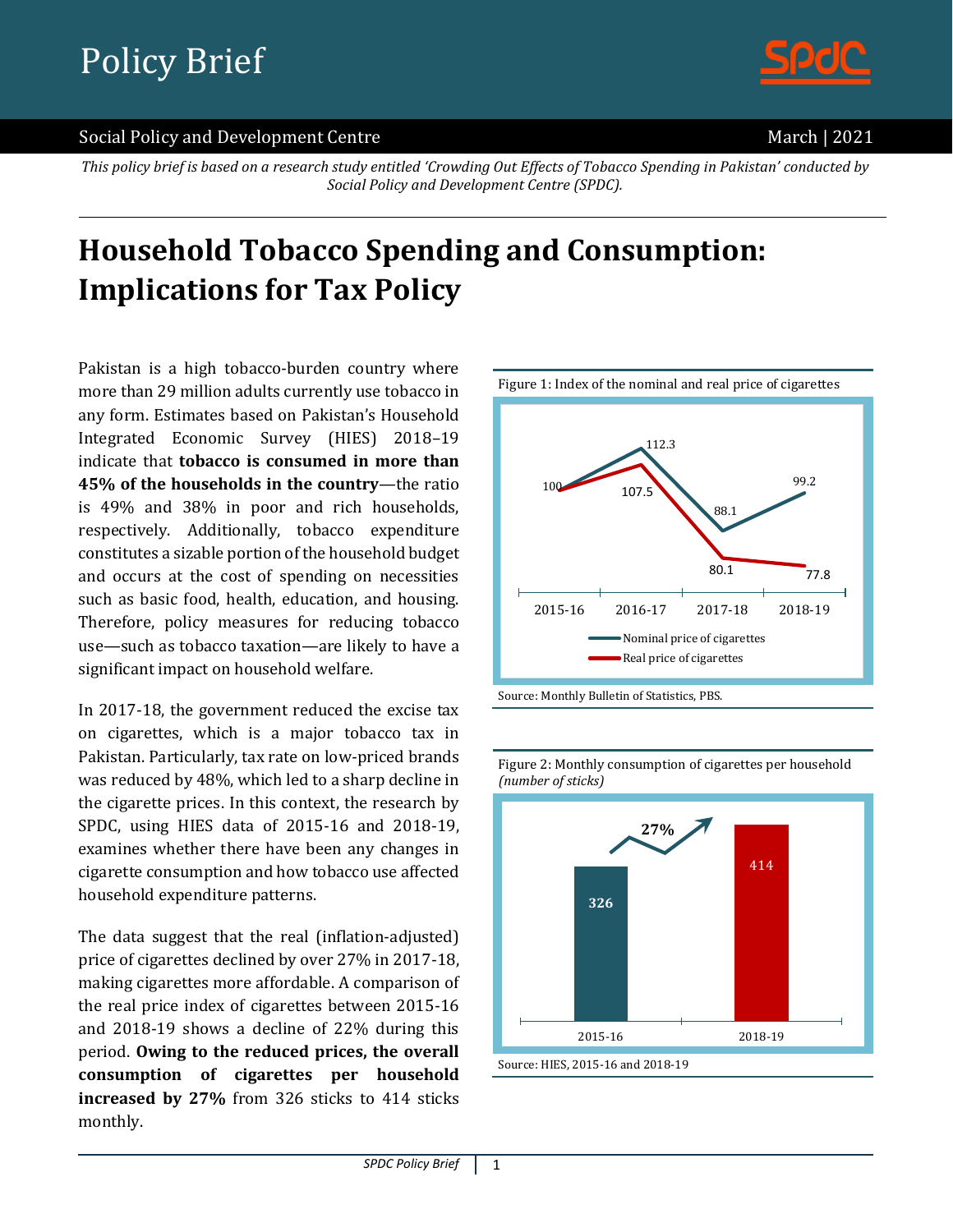Regarding the composition of household expenditure, the HIES 2018-19 data reveal that tobacco-user households allocate significantly lower budget shares to most of the commodity groups except basic food. Lower spending is more pronounced in education and housing. Among tobacco-users, **poor households spend a greater share of their budget on tobacco compared to rich households.** On average, tobacco-user households spend 2.7% of their monthly budget on tobacco products, while the ratio for lower-income (bottom 60%) and higher-income (top 40%) households is 3.0% and 1.8%, respectively. **In the case of lower-income households, the budget share allocated to tobacco is even higher than education.**



Source: SPDC estimates, based on Economic Survey of Pakistan 2019- 20, and FBR Revenue Division Yearbook 2019-20

|                       | Tobacco       | Tobacco-user |                 |                  |  |
|-----------------------|---------------|--------------|-----------------|------------------|--|
|                       | -non-<br>user | Overall      | Lower<br>income | Higher<br>income |  |
| Tobacco               |               | 2.7          | 3.0             | 1.8              |  |
| Basic food            | 38.4          | 40.3         | 42.4            | 34.4             |  |
| Other food            | 2.7           | 2.6          | 2.6             | 2.7              |  |
| Clothing              | 7.9           | 7.5          | 7.7             | 7.1              |  |
| Health                | 3.3           | 3.4          | 3.4             | 3.1              |  |
| Education             | 3.8           | 2.6          | 1.8             | 4.7              |  |
| Transport             | 6.6           | 5.8          | 5.4             | 7.0              |  |
| Energy                | 9.0           | 8.9          | 9.2             | 8.0              |  |
| Housing               | 14.1          | 12.3         | 11.5            | 14.4             |  |
| <b>Others</b>         | 14.2          | 14.0         | 13.3            | 16.8             |  |
| Total                 | 100.0         | 100.0        | 100.0           | 100.0            |  |
| Source: HIES, 2015-16 |               |              |                 |                  |  |

Figure 4: Monthly budget allocation of households (%)

# **Impact of tobacco use on intrahousehold budget allocation**

The results show that in all commodity groups, except leisure, consumption decisions are significantly affected by tobacco expenditures. **The commodity groups that are negatively affected by tobacco spending include food (basic and other), health, education, housing, and household durables.** Therefore, a decrease in the amount of tobacco spending leads to an increase in the budget shares of these commodities.

The study conducted a simulation exercise to estimate what would happen if households spent 50% less on tobacco. The aggregated results show that the share of expenditure on food and housing is expected to increase substantially. The budget share of food (basic and others) increases by 3.8 percentage points, while that of housing rises by 1.2 percentage points. **The impact of tobacco expenditure on basic food is driven by lowerincome households with an increase of 3.9 percentage points.**

| Figure 5: Increase in budget shares due to a 50 percent<br>reduction in tobacco expenditure (percentage points) |         |                 |                  |  |  |  |
|-----------------------------------------------------------------------------------------------------------------|---------|-----------------|------------------|--|--|--|
| Commodity group                                                                                                 | Overall | Lower<br>income | Higher<br>income |  |  |  |
| Basic food                                                                                                      | 1.2     | 3.9             |                  |  |  |  |
| Other food                                                                                                      | 2.6     |                 | 2.5              |  |  |  |
| Health                                                                                                          | 0.9     | 1.3             | 2.5              |  |  |  |
| Education                                                                                                       | 0.7     | 0.1             |                  |  |  |  |
| Housing                                                                                                         | 1.2.    | 0.5             | 1.4              |  |  |  |
| Household durables                                                                                              | 0.7     | 0.9             | 4.2              |  |  |  |
| Others                                                                                                          | 0.8     | 1.0             | 4.2.             |  |  |  |
| Source: HIES, 2018-19                                                                                           |         |                 |                  |  |  |  |

In absolute rupee terms, a 50% reduction in tobacco spending will lead to an aggregate increase of 12% in expenditure on food, health, education, housing and durables. For lower-income households, the expected increase in total expenditure on these commodity groups is around 9%. As shown in Figure 6, the major share of the increased expenditure would be devoted to basic food (47%) and health (21%).